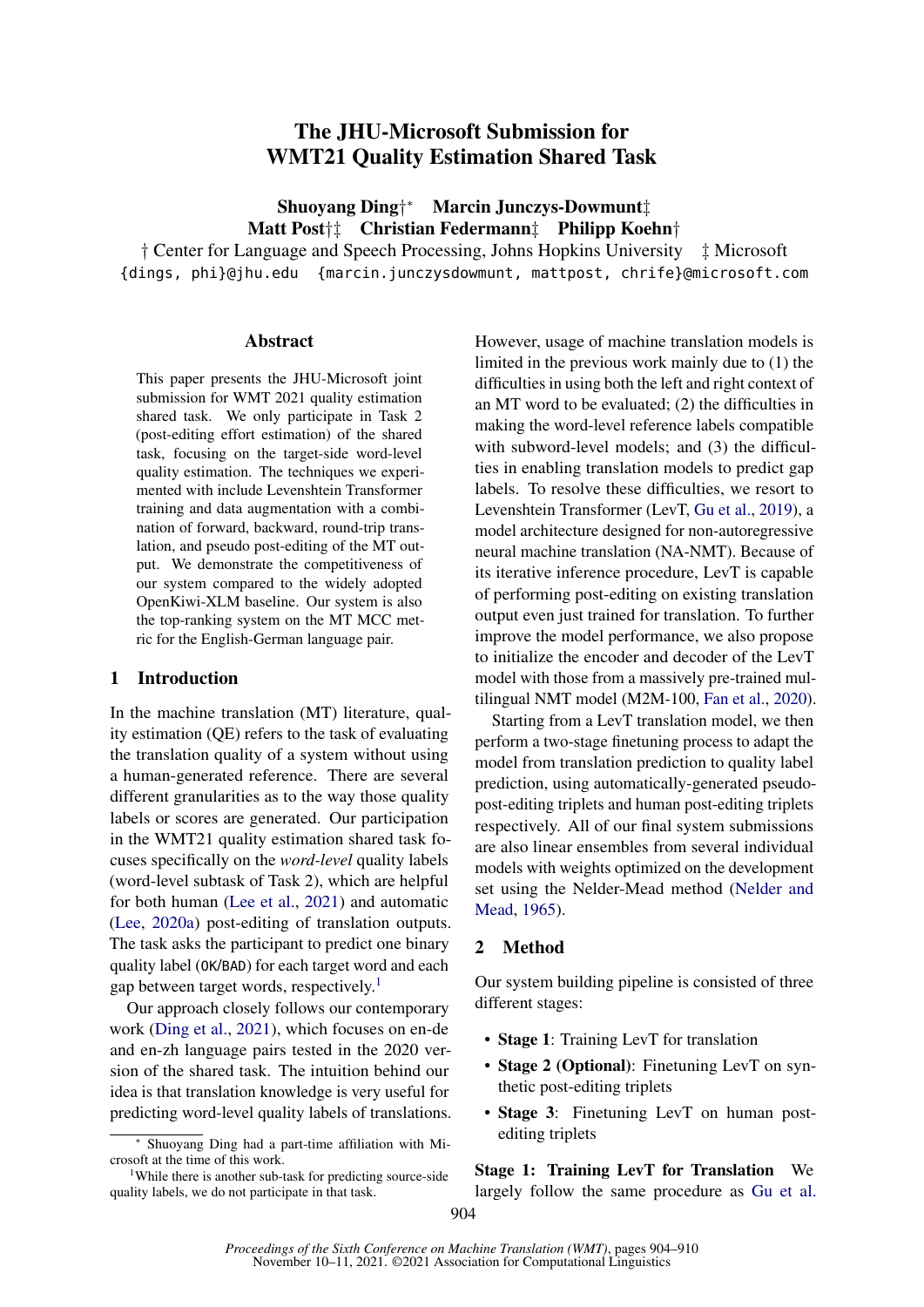(LevT, [2019\)](#page-5-3) to train the LevT translation model, except that we initialize the embedding, the encoder, and decoder of LevT with those from the small M2M-100-small model (418M parameters, [Fan et al.,](#page-5-4) [2020\)](#page-5-4) to take advantage of large-scale pretraining. Because of that, we also use the same sentencepiece model and vocabulary as the M2M-100 model.

For to-English language pairs, we explored training multi-source LevT model. According to the results on devtest data, this is shown to be beneficial for the QE task for ro-en, ru-en and ne-en, but not for other language pairs.

Stage 2: Synthetic Finetuning During both finetuning stages, we update the model parameters to minimize the NLL loss of word quality labels and gap quality labels, for the deletion and insertion head, respectively. To obtain training targets for finetuning, we need *translation triplet data*, i.e., the aligned triplet of source, target, and post-edited segments. Human post-edited data naturally provides all three fields of the triplet, but only comes in a limited quantity. To further help the model to generalize, we conduct an extra step of finetuning on synthetic translation triplets, similar to some previous work [\(Lee,](#page-5-5) [2020b,](#page-5-5) *inter alia*). We explored five different methods for data synthesis, namely:

- 1. src-mt-tgt: Take the source side of a parallel corpus (src), translate it with a MT model to obtain the MT output (mt), and use the target side of the parallel corpus as the pseudo postedited output (tgt).
- 2. src-mt1-mt2: Take a corpus in the source language (src) and translate it with two different MT systems that have clear system-level translation quality orderings. Then, take the worse MT output as the MT output in the triplet (mt1) and the better as the pseudo post-edited output in the triplet (mt2).
- 3. bt-rt-tgt: Take a corpus in the target language (tgt) and back-translate it into the source langauge (bt), and then translate again to the target language (rt). We then use rt as the MT output in the triplet and tgt as the pseudo post-edited output in the triplet.
- 4. src-rt-ft: Take a parallel corpus and translate its source side and use it as the pseudo postedited output (ft), and round-trip translate its

target side (rt) as the MT output in the translation triplet.

5. Multi-view Pseudo Post-Editing (MVPPE): Same as [Ding et al.](#page-5-2) [\(2021\)](#page-5-2), we take a parallel corpus and translate the source side (src) with a multilingual translation system (mt) as the MT output in the triplet. We then generate the pseudo-post-edited output by ensembling two different *views* of the same model: (1) using the multilingual translation model as a translation model, with src as the input; (2) using the multilingual translation model as a paraphrasing model, with tgt as the input. The ensemble process is the same as ensembling standard MT models, and we perform beam search on top of the ensemble. Unless otherwise specified, we use the same ensembling weights of  $\lambda_t = 2.0$  and  $\lambda_p = 1.0$ as [Ding et al.](#page-5-2) [\(2021\)](#page-5-2).

Stage 3: Human Post-editing Finetuning We follow the same procedure as stage 2, except that we finetune on the human post-edited dataset provided by the shared task organizers for this stage.

Compatibility With Subwords As pointed out before, since LevT predicts edits on a subwordlevel starting from translation training, we must construct reference tags that are compatible with the subword segmentation done for both the MT and the post-edited output. Specifically, we need to: (1) for inference, convert subword-level tags predicted by the model to word-level tags for evaluation, and (2) for both finetuning stages, build subword-level reference tags. We follow the same heuristic subword-level tag reference construction procedure as [Ding et al.](#page-5-2) [\(2021\)](#page-5-2), which was shown to be helpful for task performance.

Label Imbalance Like several previous work [\(Lee,](#page-5-1) [2020a;](#page-5-1) [Wang et al.,](#page-6-1) [2020;](#page-6-1) [Moura et al.,](#page-6-2) [2020\)](#page-6-2), we also observed that the translation errors are often quite scarce, thus creating a skewed label distribution over the OK and BAD labels. Since it is critical for the model to reliably predict both classes of labels, we introduce an extra hyperparameter  $\mu$  in the loss function that allows us to upweight the words that are classified with BAD tags in the reference.

$$
\mathcal{L} = \mathcal{L}_{OK} + \mu \mathcal{L}_{BAD}
$$

Ensemble For each binary label prediction made by the model, the model will give a score  $p(0K)$ ,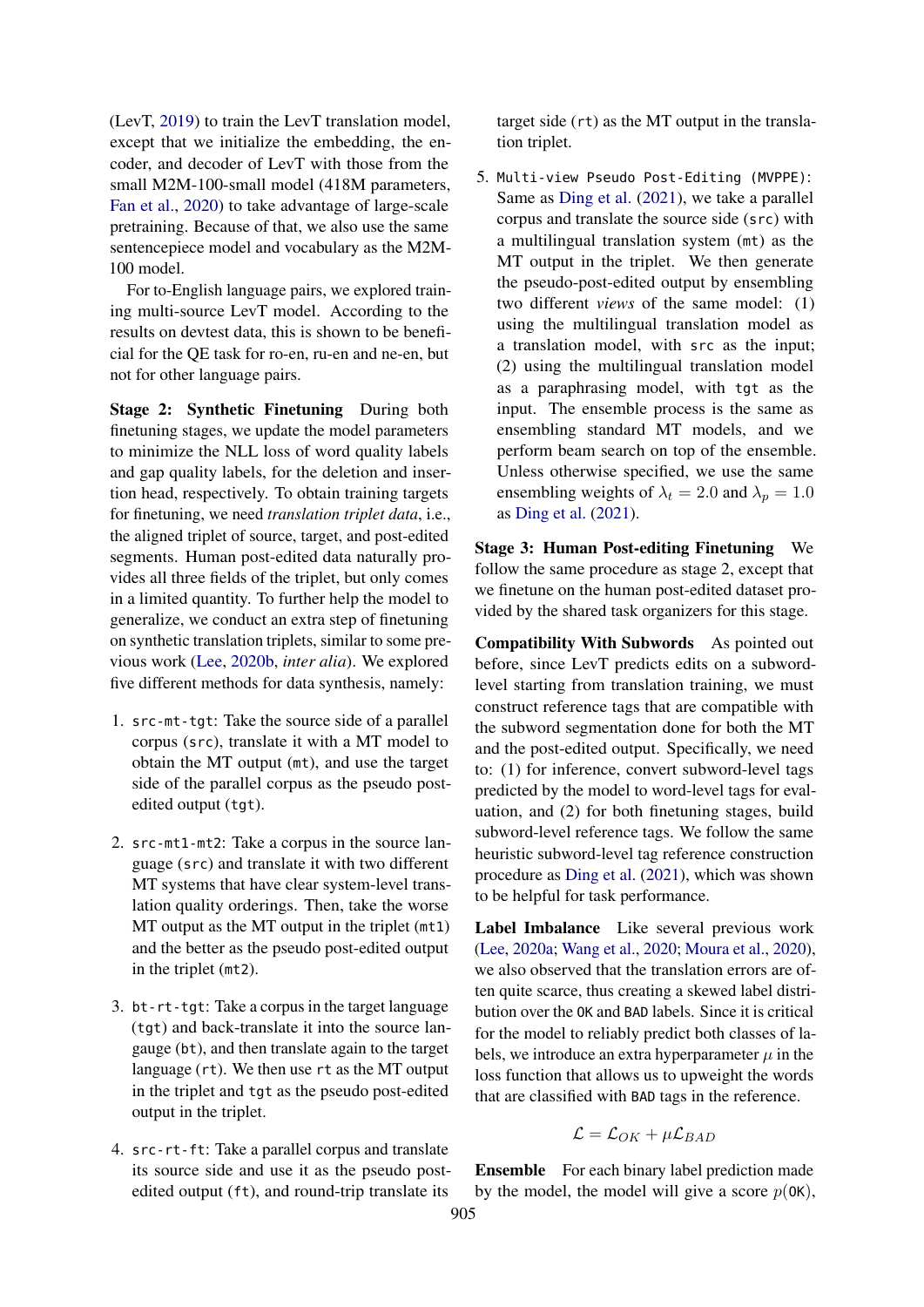<span id="page-2-0"></span>

| Language Pair    | Data Source                                  | Sentence Pairs |
|------------------|----------------------------------------------|----------------|
| English-German   | WMT20 en-de parallel data                    | 44.2M          |
| English-Chinese  | shared task en-zh parallel                   | 20.3M          |
| Romanian-English | shared task ro-en parallel                   | 3.09M          |
| Russian-English  | shared task ru-en parallel                   | 2.32M          |
| Estonian-English | shared task et-en parallel                   | 880K           |
| Estonian-English | shared task et-en parallel + NewsCrawl 14-17 | 3.42M          |
| Nepalese-English | shared task ne-en parallel                   | 498K           |
| Pashto-English   | WMT20 Parallel Corpus Filtering Task         | 347K           |

Table 1: Source and statistics of parallel datasets used in our experiments.

which are translated into binary labels in postprocessing. To ensemble predictions from k models  $p_1(0K), p_2(0K), \ldots, p_k(0K)$ , we perform a linear combination of the scores for each label:

$$
p_E(\mathbf{0K}) = \lambda_1 p_1(\mathbf{0K}) + \lambda_2 p_2(\mathbf{0K}) + \cdots + \lambda_k p_k(\mathbf{0K})
$$

To determine the optimal interpolation weights, we optimize towards target-side MCC on the development set. Because the target-side MCC computation is not implemented in a way such that gradient information can be easily obtained, we experimented with two gradient-free optimization method: Powell method [\(Powell,](#page-6-3) [1964\)](#page-6-3) and Nelder-Mead method [\(Nelder and Mead,](#page-6-0) [1965\)](#page-6-0), both as implemented in SciPy [\(Virtanen et al.,](#page-6-4) [2020\)](#page-6-4). We found that the Nelder-Mead method finds better optimum on the development set while also leading to better performance on the devtest dataset (not involved in optimization). Hence, we use the Nelder-Mead optimizer for all of our final submissions with ensembles. We set the initial points of Nelder-Mead optimization to be the vertices of the standard simplex in the  $k$ -dimensional space, with k being the number of the models.

We find that it is critical to build ensembles from models that yield diverse yet high-quality outputs. Specifically, we notice that ensembles from multiple checkpoints of a single experimental run are not helpful. Hence, for each language pair, we select 2-8 models with different training configurations that also have the highest performance to build our final ensemble model for submission.

## 3 Experiments

## 3.1 Data Setup

LevT Training We used the same parallel data that was used to train the MT system in the shared task, except for the en-de, et-en, and ps-en language pairs. For en-de language pair, we use the larger parallel data from the WMT20 news translation shared task. For et-en language pair, we experiment with augmenting with the News Crawl Estonian monolingual data from 2014 to 2017, which was inspired by [Zhou and Keung](#page-6-5) [\(2020\)](#page-6-5). For psen language pair, because there is no MT system provided, we take the data from the WMT20 parallel corpus filtering shared task and applied the baseline LASER filtering method. For the multisource LevT model, we simply concatenate the data from ro-en, ru-en, es-en (w/o monolingual augmentation) and ne-en. The resulting data scale is summarized in Table [1.](#page-2-0)

Following the setup in [Gu et al.](#page-5-3) [\(2019\)](#page-5-3), we conduct sequence-level knowledge distillation during training for all language pairs except for ne-en and ps-en<sup>[2](#page-2-1)</sup>. For en-de, the knowledge distillation data is generated by the WMT19 winning submission for that language pair from Facebook [\(Ng et al.,](#page-6-6) [2019\)](#page-6-6). For en-zh, we train our own en-zh autoregressive model on the parallel data from the WMT17 news translation shared task. For the other language pairs, we use the decoding output from M2M-100 mid (1.2B parameters) model to perform knowledge distillation.

Synthetic Finetuning We always conduct data synthesis based on the same parallel data that was used to train the LevT translation model. For the only language pair (en-de) where we applied the src-mt1-mt2 synthetic finetuning for shared task submission, we again use the WMT19 Facebook's winning system [\(Ng et al.,](#page-6-6) [2019\)](#page-6-6) to generate the higher-quality translation mt2, and the system provided by the shared task to generate the MT output in the pseudo translation triplet mt1. For all other combinations of translation directions, language pairs and MVPPE decoding, we use the M2M-100-

<span id="page-2-1"></span> $2$ The exception was motivated by the poor quality of the translation we obtained from the M2M-100 model.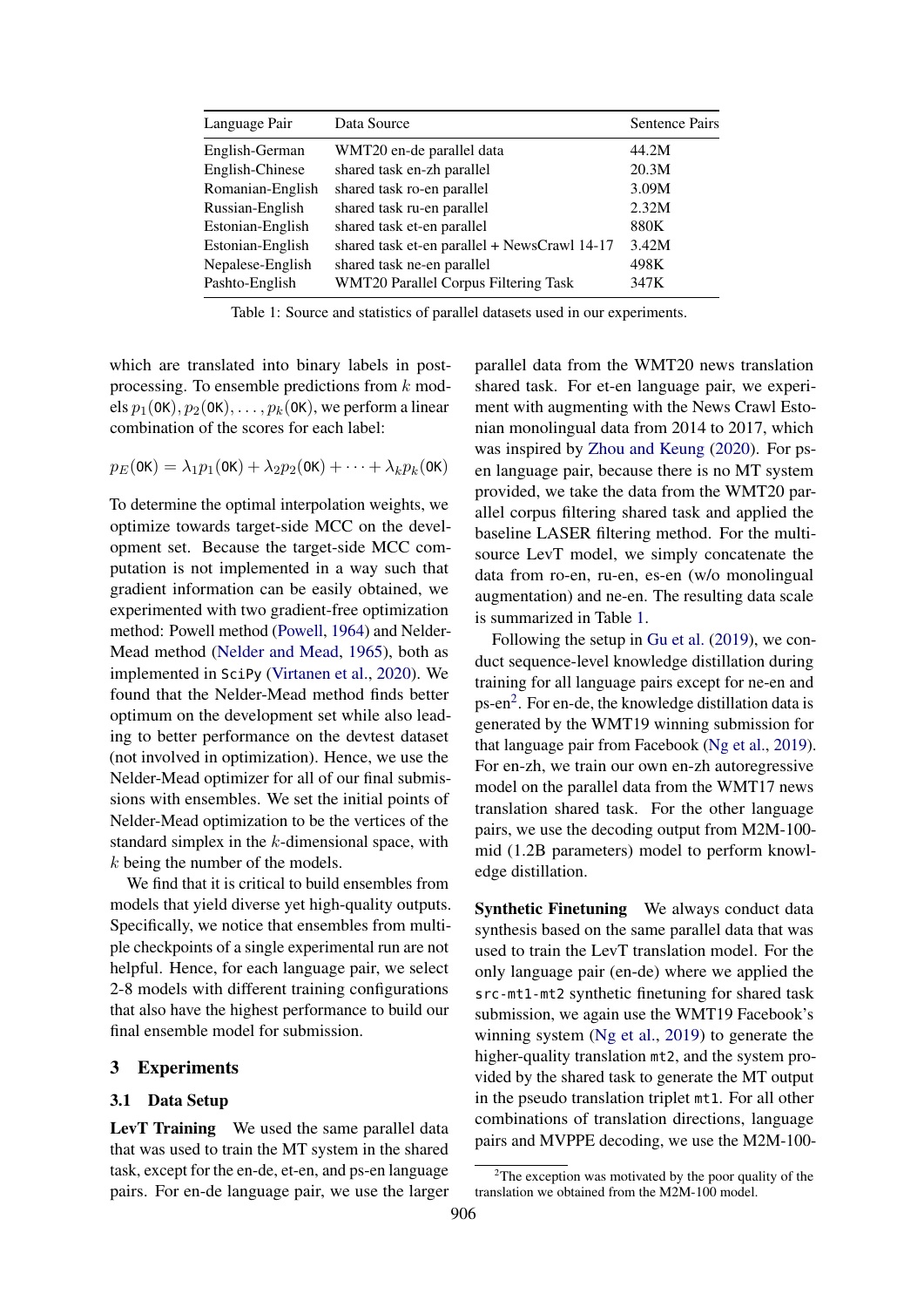<span id="page-3-1"></span>

| Configuration                 | Stage 2       | Stage 3     | <b>Target MCC</b> |  |  |  |
|-------------------------------|---------------|-------------|-------------------|--|--|--|
| en-de OpenKiwi                | N             | default     | 0.337             |  |  |  |
| en-de bilingual best          | $src-mt1-mt2$ | $\mu = 1.0$ | 0.500             |  |  |  |
| en-de ensemble                | N/A           | N/A         | 0.504             |  |  |  |
| en-zh OpenKiwi                | N             | default     | 0.421             |  |  |  |
| en-zh bilingual best          | mvppe         | $\mu = 1.0$ | 0.459             |  |  |  |
| en-zh ensemble                | N/A           | N/A         | 0.466             |  |  |  |
| ro-en OpenKiwi                | N             | default     | 0.556             |  |  |  |
| ro-en bilingual best          | src-rt-ft     | $\mu = 1.0$ | 0.604             |  |  |  |
| ro-en multilingual best       | N             | $\mu = 1.0$ | 0.612             |  |  |  |
| ro-en ensemble                | N/A           | N/A         | 0.633             |  |  |  |
| ru-en OpenKiwi                | N             | default     | 0.279             |  |  |  |
| ru-en bilingual best          | src-rt-ft     | $\mu = 3.0$ | 0.316             |  |  |  |
| ru-en multilingual best       | N             | $\mu = 3.0$ | 0.339             |  |  |  |
| ru-en ensemble                | N/A           | N/A         | 0.349             |  |  |  |
| et-en OpenKiwi                | N             | default     | 0.503             |  |  |  |
| et-en bilingual best          | N             | $\mu = 3.0$ | 0.556             |  |  |  |
| et-en bilingual best (w/ aug) | N             | $\mu = 3.0$ | 0.548             |  |  |  |
| et-en multilingual best       | N             | $\mu = 3.0$ | 0.533             |  |  |  |
| et-en ensemble                | N/A           | N/A         | 0.575             |  |  |  |
| ne-en OpenKiwi                | N             | default     | 0.664             |  |  |  |
| ne-en bilingual best          | N             | $\mu = 3.0$ | 0.677             |  |  |  |
| ne-en multilingual best       | N             | $\mu = 3.0$ | 0.681             |  |  |  |
| ne-en ensemble                | N/A           | N/A         | 0.688             |  |  |  |

Table 2: Target MCC results on test20 dataset for all language pairs we submitted systems for (except for psen which is not included in test20). Stage 2 stands for synthetic finetuning (where N stands for not performing this stage). Stage 3 stands for human annotation finetuning.  $\mu$  stands for the label balancing factor.

|               | <b>Target MCC</b> |       | <b>F1-OK F1-BAD</b> |
|---------------|-------------------|-------|---------------------|
| N             | 0.489             | 0.955 | 0.533               |
| src-mt-ref    | 0.493             | 0.955 | 0.537               |
| $src-mt1-mt2$ | 0.500             | 0.956 | 0.544               |
| bt-rt-tgt     | 0.490             | 0.956 | 0.534               |
| src-rt-ft     | 0.494             | 0.956 | 0.538               |
| mvppe         | 0.500             | 0.960 | 0.540               |

Table 3: Analysis of different data synthesis methods on en-de language pair. All models here are initialized with M2M-100-small.

mid (1.2B parameters) model.

Human Annotation Finetuning We follow the data split for human post-edited data as determined by the task organizers and use test20 as the devtest for our system development purposes.

Reference Tag Generation We implemented an-other TER computation tool<sup>[3](#page-3-0)</sup> to generate the wordlevel and subword-level tags that we use as the reference for finetuning, but stick to the original reference tags in the test set for evaluation to avoid potential result mismatch.

#### 3.2 Model Setup

Our LevT-QE model is implemented based on Fairseq [\(Ott et al.,](#page-6-7) [2019\)](#page-6-7). All of our experiments uses Adam optimizer [\(Kingma and Ba,](#page-5-6) [2015\)](#page-5-6) with linear warmup and inverse-sqrt scheduler. For stage 1, we use the same hyperparameters as [Gu](#page-5-3) [et al.](#page-5-3) [\(2019\)](#page-5-3) for LevT translation training, but use a smaller learning rate of 2e-5 to avoid overfitting for all to-English language pairs. For stage 2 and beyond, we stick to the learning rate of 2e-5 and perform early-stopping based on the loss function on the development set. For stage 3, e also experiment with label balancing factor  $\mu = 1.0$  and  $\mu = 3.0$  for each language pair and pick the one that works the best on devtest data, while for stage 2 we keep  $\mu = 1.0$  because early experiments indicate that using  $\mu = 3.0$  at this stage is not helpful.

For pre-submission developments, we built OpenKiwi-XLM baselines [\(Kepler et al.,](#page-5-7) [2019\)](#page-5-7) following their xlmroberta.yaml recipe. Keep in mind due to the fact that this baseline model is initialized with a much smaller XLM-Robertabase model (281M parameters) compared to our M2M-100-small initialization (484M parameters), the performance comparison is not a strict one.

## 3.3 Devtest Results

Our system development results on test20 devtest data are shown in Table  $2<sup>4</sup>$  $2<sup>4</sup>$  $2<sup>4</sup>$  $2<sup>4</sup>$ . In all language pairs, our systems can outperform the OpenKiwi baseline based upon the pre-trained XLM-RoBERTa-base encoder. Among these language pairs, the benefit of LevT is most significant on the language pairs with a large amount of available parallel data. Such behavior is expected, because the less parallel data we have, the less knowledge we can extract from the LevT training process. Furthermore, the lack of good quality knowledge distillation data in the low-resource language pairs also expands this performance gap. To our best knowledge, this is also the first attempt to train non-autoregressive translation systems under low-resource settings, and we hope future explorations in this area can enable us to build a better QE system from LevT.

In terms of comparison between multilingual and bilingual models for to-English language pairs, the results are mixed, with the multilingual model per-

<span id="page-3-0"></span> $^3$ https://github.com/marian-nmt/moses-scorers

<span id="page-3-2"></span><sup>&</sup>lt;sup>4</sup>Note that the results on en-zh also reflect a crucial bug fix on our TER computation tool that we added after the system submission deadline. Hence the results shown here are from a different system as in the official shared task results. The bug fix should not affect the results of the other language pairs.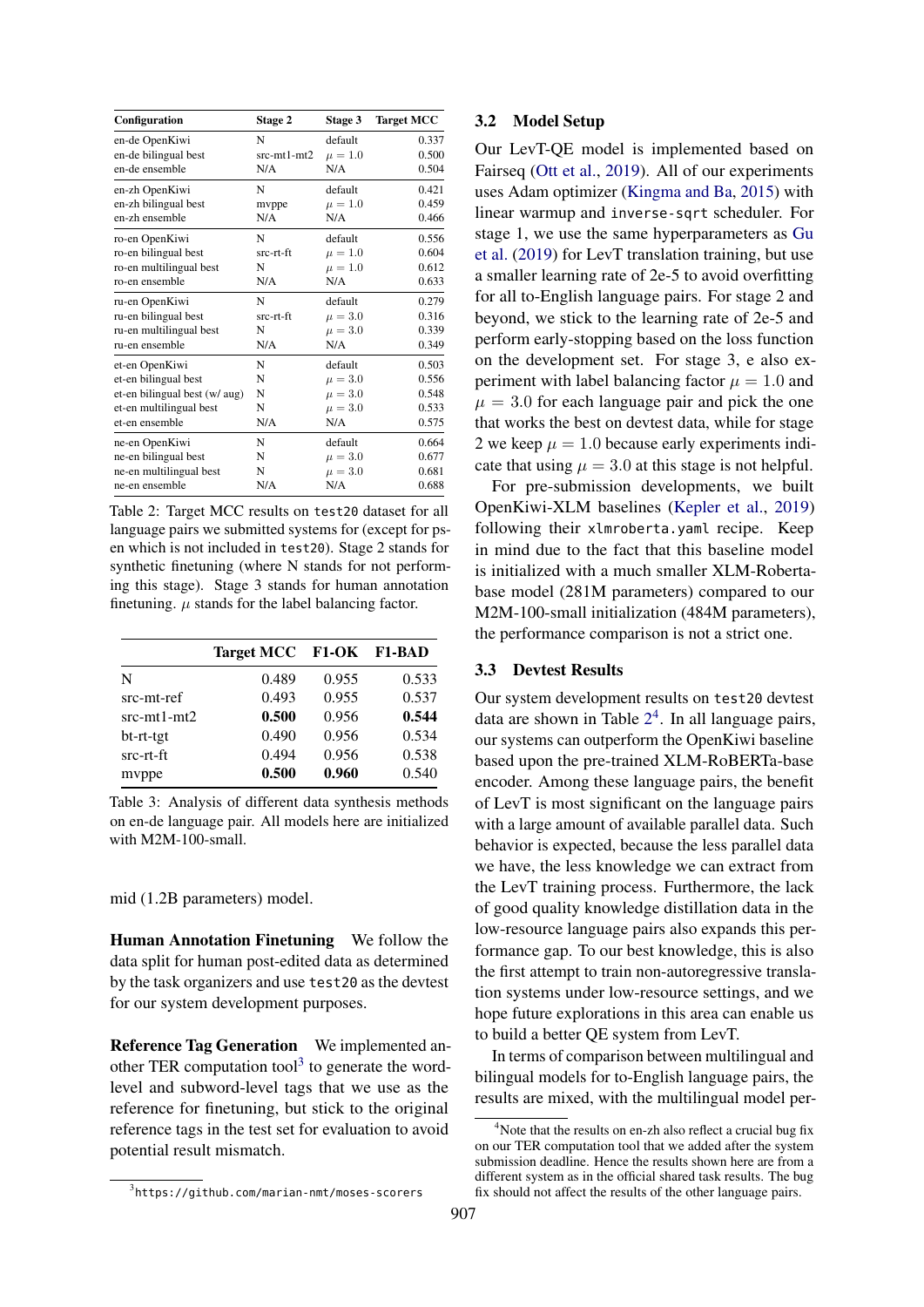| Configuration             | Stage 2                  | Stage 3     | <b>Target MCC</b> |       | F1-OK F1-BAD |
|---------------------------|--------------------------|-------------|-------------------|-------|--------------|
| ro-en multilingual        | N                        | $\mu = 1.0$ | 0.612             | 0.949 | 0.659        |
| ro-en multilingual        | myppe                    | $\mu = 1.0$ | 0.611             | 0.951 | 0.659        |
| ro-en multilingual        | $src-mt1-mt2$ (Bing mt2) | $\mu = 1.0$ | 0.585             | 0.936 | 0.630        |
| ro-en bilingual (Bing KD) | N                        | $\mu = 1.0$ | 0.581             | 0.949 | 0.632        |
| ro-en bilingual (Bing KD) | $src-mt1-mt2$ (Bing mt2) | $\mu = 1.0$ | 0.568             | 0.938 | 0.619        |
| et-en bilingual           | N                        | $\mu = 3.0$ | 0.548             | 0.914 | 0.622        |
| et-en bilingual           | myppe                    | $\mu = 3.0$ | 0.544             | 0.929 | 0.615        |
| et-en bilingual           | $src-mt1-mt2$ (Bing mt2) | $\mu = 3.0$ | 0.563             | 0.919 | 0.634        |
| et-en bilingual (Bing KD) | N                        | $\mu = 3.0$ | 0.557             | 0.918 | 0.629        |
| et-en bilingual (Bing KD) | $src-mt1-mt2$ (Bing mt2) | $\mu = 3.0$ | 0.559             | 0.916 | 0.631        |

Table 4: Analysis of src-mt1-mt2 and mvppe method on ro-en and et-en language pair.

forming significantly better for ru-en language pair, but significantly worse for et-en language pair. Finally, our Nelder-Mead ensemble further improves the result by a small but steady margin.

### 3.4 Analysis

[Ding et al.](#page-5-2) [\(2021\)](#page-5-2) already conducted comprehensive ablation studies for techniques such as the effect of LevT training step, heuristic subword-level reference tag, as well as the effect of various data synthesis methods. In this section, we extend the existing analyses by studying if the synthetic finetuning is still useful with M2M initialization, and if it is universally helpful across different languages. We also examine the effect of label balancing factor  $\mu$  and take a detailed look at the prediction errors.

Synthetic Finetuning We redo the analysis on en-de synthetic finetuning with the smaller 2M parallel sentence samples from Europarl, as in [Ding](#page-5-2) [et al.](#page-5-2) [\(2021\)](#page-5-2), but with the updated test20 test set and models with M2M-100-small initialization. The results largely corroborate the trend in the other paper, showing that src-mt1-mt2 and mvppe being the most helpful two data synthesis methods. We then extend those two most helpful methods to roen and et-en, using the up-to-date Bing Translator production model as the stronger MT system (a.k.a. mt2) in the src-mt1-mt2 synthetic data. The result is mixed, with mvppe failing to improve performance for both language pairs, and src-mt1-mt2 only being helpful for et-en language pair. We also trained two extra ro-en and et-en LevT models using the respective Bing Translator models to generate the KD data, which are neither helpful for improving performance on their own nor working better with src-mt1-mt2 synthetic data.

We notice that the mvppe synthetic data seems

<span id="page-4-0"></span>

| <b>Configuration</b> | <b>Target MCC</b> |       | <b>F1-OK F1-BAD</b> |
|----------------------|-------------------|-------|---------------------|
| ro-en $\mu = 1.0$    | 0.612             | 0.949 | 0.659               |
| ro-en $\mu = 3.0$    | 0.577             | 0.930 | 0.619               |
| ru-en $\mu = 1.0$    | 0.267             | 0.960 | 0.284               |
| ru-en $\mu = 3.0$    | 0.339             | 0.943 | 0.390               |
| et-en $\mu = 1.0$    | 0.478             | 0.933 | 0.511               |
| et-en $\mu = 3.0$    | 0.512             | 0.925 | 0.587               |
| ne-en $\mu = 1.0$    | 0.660             | 0.885 | 0.774               |
| ne-en $\mu = 3.0$    | 0.681             | 0.855 | 0.788               |

Table 5: Analysis of different label balancing factors initialized on to-English language pairs. All results are based on the multilingual model and not performing synthetic finetuning step.

to significantly improve the F1 score of the OK label in general, for which we don't have a good explanation yet.

Label Balancing Factor We find the QE task performance to be quite sensitive to the label balancing factor  $\mu$ , but there is also no universally optimal value for all language pairs. Table [5](#page-4-0) shows this behavior for all to-English language pairs. Notice that while for most of the cases  $\mu$  simply controls a trade-off between the performance of OK and BAD outputs, there are also cases such as ro-en where a certain choice of  $\mu$  hurts the performance of both classes. This might be due to a certain label class being particularly hard to fit, thus creating more difficulties with learning when the loss function is designed to skew to this label class.

It should be noted that this label balancing factor does not correlate directly with the ratio of the OK vs. BAD labels in the training set. For example, to obtain the best performance, ne-en requires  $\mu =$ 3.0 while en-de requires  $\mu = 1.0$ , while the OK to BAD ratio for ne-en (2.14:1) is much less skewed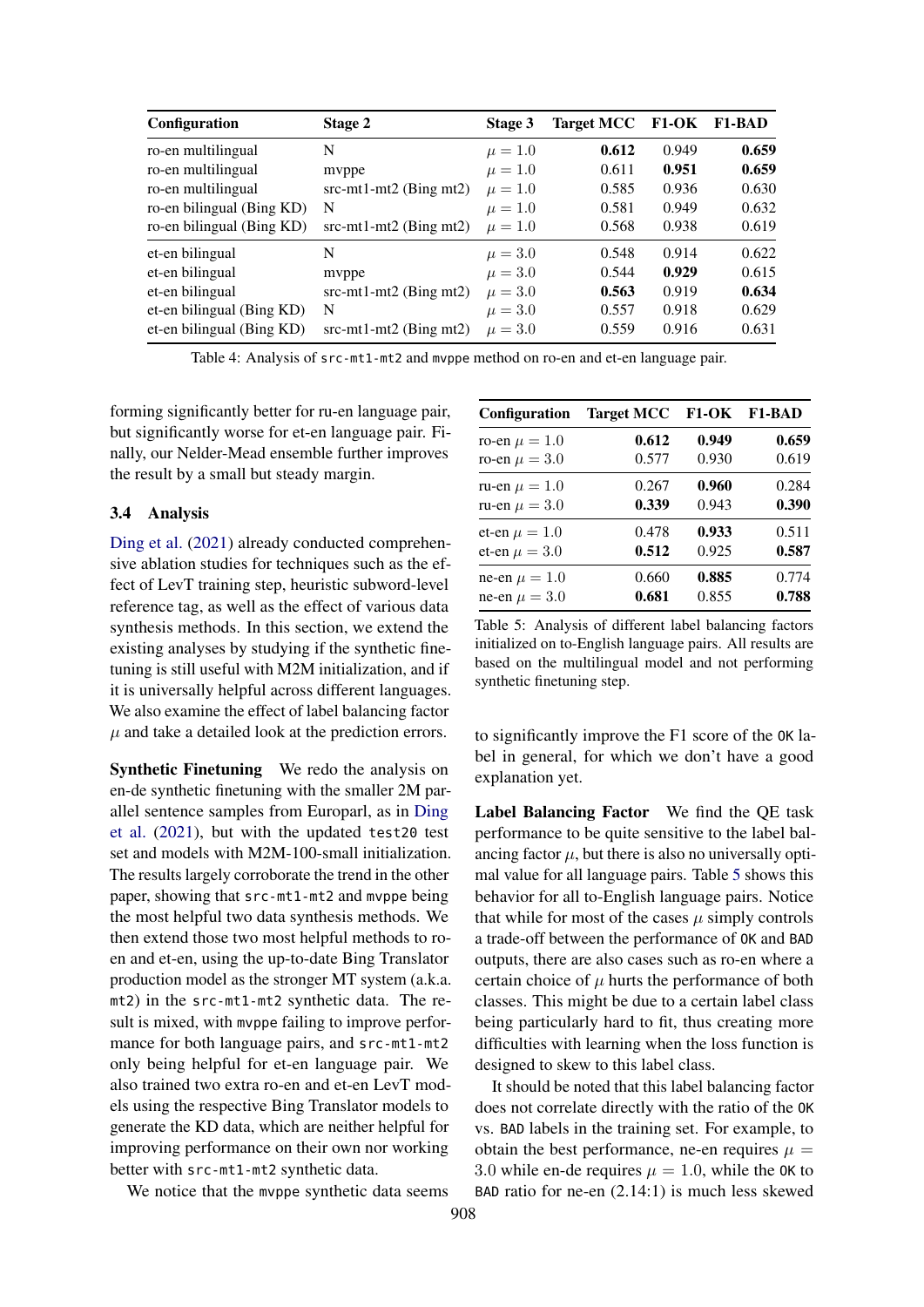<span id="page-5-8"></span>

| Lang. |       |       | Tgt. MCC MT MCC MT BAD (P/R/F1) |       |       | <b>MT OK (P/R/F1)</b> |       |       | GAP MCC GAP BAD (P/R/F1) |       |       | <b>GAP OK (P/R/F1)</b> |       |       |       |
|-------|-------|-------|---------------------------------|-------|-------|-----------------------|-------|-------|--------------------------|-------|-------|------------------------|-------|-------|-------|
| en-de | 0.504 | 0.503 | 0.476                           | 0.731 | 0.576 | 0.950                 | 0.863 | 0.904 | 0.280                    | 0.366 | 0.238 | 0.288                  | 0.980 | 0.989 | 0.984 |
| en-zh | 0.466 | 0.381 | 0.467                           | 0.787 | 0.586 | 0.879                 | 0.633 | 0.736 | 0.146                    | 0.276 | 0.099 | 0.145                  | 0.965 | 0.990 | 0.977 |
| ro-en | 0.612 | 0.645 | 0.729                           | 0.709 | 0.719 | 0.922                 | 0.929 | 0.926 | 0.164                    | 0.411 | 0.073 | 0.125                  | 0.973 | 0.997 | 0.985 |
| ru-en | 0.349 | 0.329 | 0.296                           | 0.675 | 0.411 | 0.945 0.775           |       | 0.852 | 0.167                    | 0.265 | 0.123 | 0.168                  | 0.978 | 0.991 | 0.985 |
| et-en | 0.575 | 0.553 | 0.676                           | 0.681 | 0.679 | 0.875                 | 0.873 | 0.874 | 0.251                    | 0.426 | 0.169 | 0.242                  | 0.967 | 0.991 | 0.979 |
| ne-en | 0.694 | 0.434 | 0.760                           | 0.918 | 0.832 | 0.746                 | 0.454 | 0.564 | 0.192                    | 0.444 | 0.098 | 0.161                  | 0.955 | 0.994 | 0.974 |

Table 6: Detailed evaluation metric breakdown of all submitted ensemble system on test20 test set.

compare to en-de (10.2:1).

Detailed Error Breakdown We found it hard to develop an intuition for the model performance from the MCC metric. To further understand which label categories our models struggle with the most, we breakdown the target-side metric into a cross product of {MT, GAP} tags and {OK, BAD} classes and compute precision, recall and F1-score for each category. The breakdown is shown in Table [6.](#page-5-8) It can be seen that our model is making the most mistakes with the GAP BAD category, while the category with the least mistakes is the GAP OK category. Also, note that for MT word tags, the models often seem to suffer more from low precision rather than low recall, while for gaps it is the opposite.

Overall, we see that the highest F1 scores we can achieve for detecting bad MT words or gaps are rarely higher than 0.8, which indicates that there should be ample room for improvement. It would also be interesting to measure the inter-annotator agreement of these word-level quality labels, in order to get a sense of the human performance we should be aiming for.

## 4 Conclusion

In this paper, we present our WMT21 word-level QE shared task submission based on Levenshtein Transformer training and a two-step finetuning process. We also explore various ways to create synthetic data to build more generalizable systems with limited human annotations. We show that our system outperforms the OpenKiwi+XLM baseline for all language pairs we experimented with. Our official results on the blind test set also demonstrate the competitiveness of our system. We hope that our work can inspire other applications of Levenshtein Transformer beyond the widely studied case of non-autoregressive translation.

#### References

<span id="page-5-2"></span>Shuoyang Ding, Marcin Junczys-Dowmunt, Matt Post, and Philipp Koehn. 2021. [Levenshtein training for](http://arxiv.org/abs/2109.05611)

#### [word-level quality estimation.](http://arxiv.org/abs/2109.05611)

- <span id="page-5-4"></span>Angela Fan, Shruti Bhosale, Holger Schwenk, Zhiyi Ma, Ahmed El-Kishky, Siddharth Goyal, Mandeep Baines, Onur Celebi, Guillaume Wenzek, Vishrav Chaudhary, Naman Goyal, Tom Birch, Vitaliy Liptchinsky, Sergey Edunov, Edouard Grave, Michael Auli, and Armand Joulin. 2020. [Be](http://arxiv.org/abs/2010.11125)[yond english-centric multilingual machine transla](http://arxiv.org/abs/2010.11125)[tion.](http://arxiv.org/abs/2010.11125) *CoRR*, abs/2010.11125.
- <span id="page-5-3"></span>Jiatao Gu, Changhan Wang, and Junbo Zhao. 2019. [Levenshtein transformer.](https://proceedings.neurips.cc/paper/2019/hash/675f9820626f5bc0afb47b57890b466e-Abstract.html) In *Advances in Neural Information Processing Systems 32: Annual Conference on Neural Information Processing Systems 2019, NeurIPS 2019, December 8-14, 2019, Vancouver, BC, Canada*, pages 11179–11189.
- <span id="page-5-7"></span>Fabio Kepler, Jonay Trénous, Marcos Treviso, Miguel Vera, and André F. T. Martins. 2019. [OpenKiwi:](https://doi.org/10.18653/v1/P19-3020) [An open source framework for quality estimation.](https://doi.org/10.18653/v1/P19-3020) In *Proceedings of the 57th Annual Meeting of the Association for Computational Linguistics: System Demonstrations*, pages 117–122, Florence, Italy. Association for Computational Linguistics.
- <span id="page-5-6"></span>Diederik P. Kingma and Jimmy Ba. 2015. [Adam: A](http://arxiv.org/abs/1412.6980) [method for stochastic optimization.](http://arxiv.org/abs/1412.6980) In *3rd International Conference on Learning Representations, ICLR 2015, San Diego, CA, USA, May 7-9, 2015, Conference Track Proceedings*.
- <span id="page-5-1"></span>Dongjun Lee. 2020a. [Cross-lingual transformers for](https://aclanthology.org/2020.wmt-1.81) [neural automatic post-editing.](https://aclanthology.org/2020.wmt-1.81) In *Proceedings of the Fifth Conference on Machine Translation*, pages 772–776, Online. Association for Computational Linguistics.
- <span id="page-5-5"></span>Dongjun Lee. 2020b. [Two-phase cross-lingual lan](https://aclanthology.org/2020.wmt-1.118)[guage model fine-tuning for machine translation](https://aclanthology.org/2020.wmt-1.118) [quality estimation.](https://aclanthology.org/2020.wmt-1.118) In *Proceedings of the Fifth Conference on Machine Translation*, pages 1024–1028, Online. Association for Computational Linguistics.
- <span id="page-5-0"></span>Dongjun Lee, Junhyeong Ahn, Heesoo Park, and Jaemin Jo. 2021. [IntelliCAT: Intelligent machine](https://doi.org/10.18653/v1/2021.acl-demo.2) [translation post-editing with quality estimation and](https://doi.org/10.18653/v1/2021.acl-demo.2) [translation suggestion.](https://doi.org/10.18653/v1/2021.acl-demo.2) In *Proceedings of the 59th Annual Meeting of the Association for Computational Linguistics and the 11th International Joint Conference on Natural Language Processing: System Demonstrations*, pages 11–19, Online. Association for Computational Linguistics.